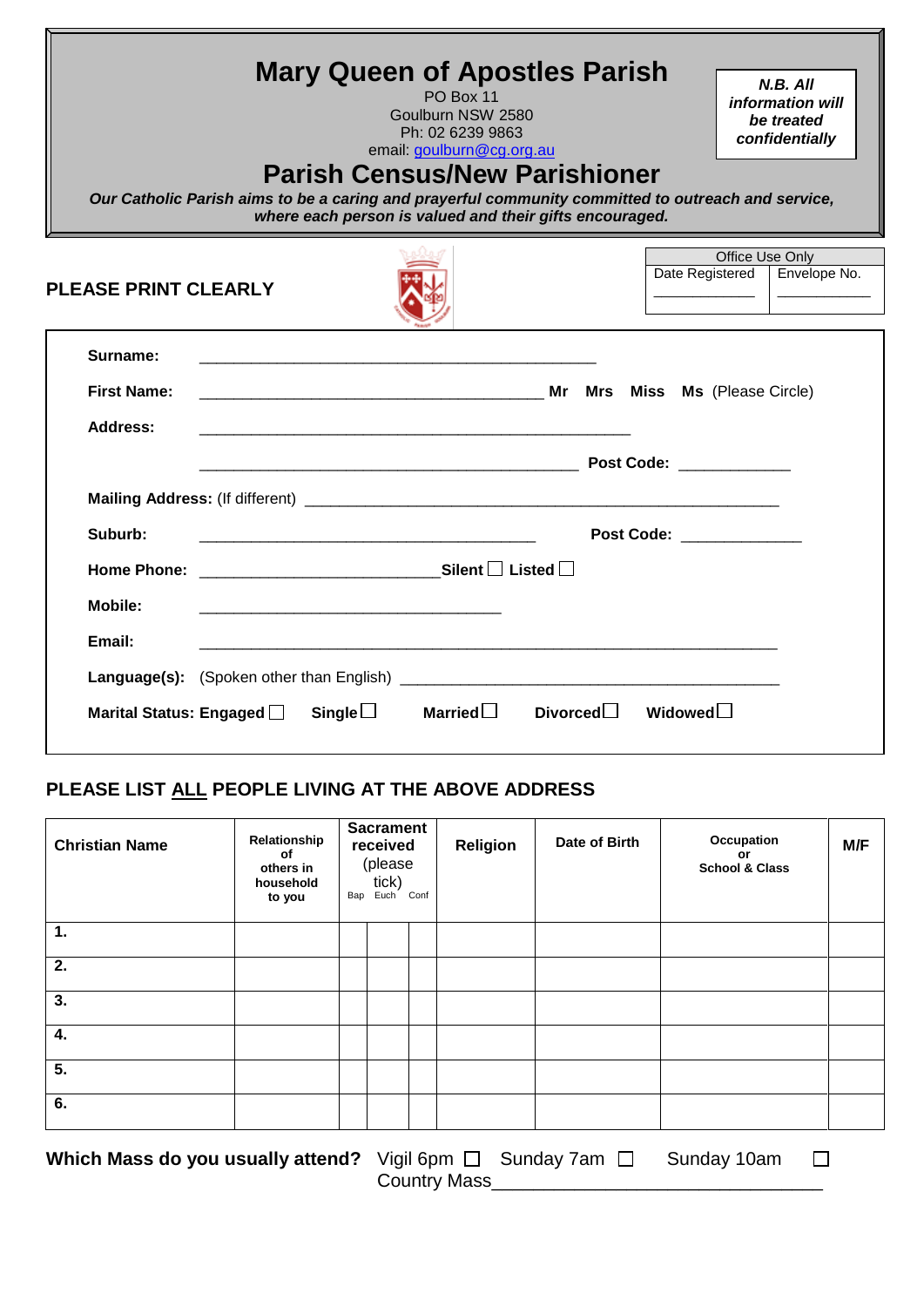| <b>Ministry</b>                                            | <b>Name of Person 1</b>                                                                                     | <b>Name of Person 2</b> | <b>Name of Person 3</b> |
|------------------------------------------------------------|-------------------------------------------------------------------------------------------------------------|-------------------------|-------------------------|
| <b>MASS MINISTRIES:</b>                                    | If you would like information about any ministry, please contact the Parish Office.<br>Current / interested | Current / interested    | Current / interested    |
| •Senior Server<br>6pmm 7amm 10amm Other m                  |                                                                                                             |                         |                         |
| <b>.Altar Server</b>                                       |                                                                                                             |                         |                         |
| 6pmo 7amo 10amo Other o<br>•Children's Liturgy of the Word |                                                                                                             |                         |                         |
| 10am Sunday. Leader□ Assistant□                            |                                                                                                             |                         |                         |
| . Minister of the Eucharist<br>6pm□ 7am□ 10am□             |                                                                                                             |                         |                         |
| •Music Ministry                                            |                                                                                                             |                         |                         |
| Indicate instrument<br>•Offertory                          |                                                                                                             |                         |                         |
| 6pmm 7amm 10amm Other m<br>•Readers                        |                                                                                                             |                         |                         |
| 6pmo 7amo 10amo Other o                                    |                                                                                                             |                         |                         |
| <b>•Greeters (at Mass)</b><br>6pmo 7amo 10am o Other o     |                                                                                                             |                         |                         |
| <b>ENVIRONMENT:</b>                                        |                                                                                                             |                         |                         |
| <b>Sacristan</b><br><b>Flowers</b>                         |                                                                                                             |                         |                         |
| •Maintenance (linens, vestments<br>polishing brass etc.)   |                                                                                                             |                         |                         |
| <b>.Grounds/Buildings (Maintenance</b>                     |                                                                                                             |                         |                         |
| gardening, etc.)<br>Covid- name recorder or cleaner        |                                                                                                             |                         |                         |
| <b>CARING GROUP:</b>                                       |                                                                                                             |                         |                         |
| .Welcomers (to make contact to new Parishioners)           |                                                                                                             |                         |                         |
| Visiting sick/aged/dying                                   |                                                                                                             |                         |                         |
| <b>Supply transport to Mass</b><br>6pm□ 7am□ 10am□         |                                                                                                             |                         |                         |
| Communion to the sick and                                  |                                                                                                             |                         |                         |
| housebound<br>in homes $\Box$                              |                                                                                                             |                         |                         |
| Nursing Homes□                                             |                                                                                                             |                         |                         |
| <b>LITURGY COMMITTEE:</b>                                  |                                                                                                             |                         |                         |
| Catechist- public schools                                  |                                                                                                             |                         |                         |
| RCIA:                                                      |                                                                                                             |                         |                         |
| Sacramental Team:                                          |                                                                                                             |                         |                         |
| Write Prayers Faithful-roster                              |                                                                                                             |                         |                         |
| Grief & Bereavement team:                                  |                                                                                                             |                         |                         |
| <b>PRAYER SUPPORT:</b>                                     |                                                                                                             |                         |                         |
| <b>Adoration Roster Fri. 3pm</b>                           |                                                                                                             |                         |                         |
| Legion of Mary Wed. 2pm                                    |                                                                                                             |                         |                         |
| Gospel Reflection Wed. 11am                                |                                                                                                             |                         |                         |
| <b>GROUPS:</b><br>Craft OLOF Mtg Rm                        |                                                                                                             |                         |                         |
| Wed.1.30pm<br>1st / 3rd/ 5th Wed month                     |                                                                                                             |                         |                         |
| <b>Hospitality/ Social</b>                                 |                                                                                                             |                         |                         |
| Youth Group                                                |                                                                                                             |                         |                         |
| Counters/ Banking                                          |                                                                                                             |                         |                         |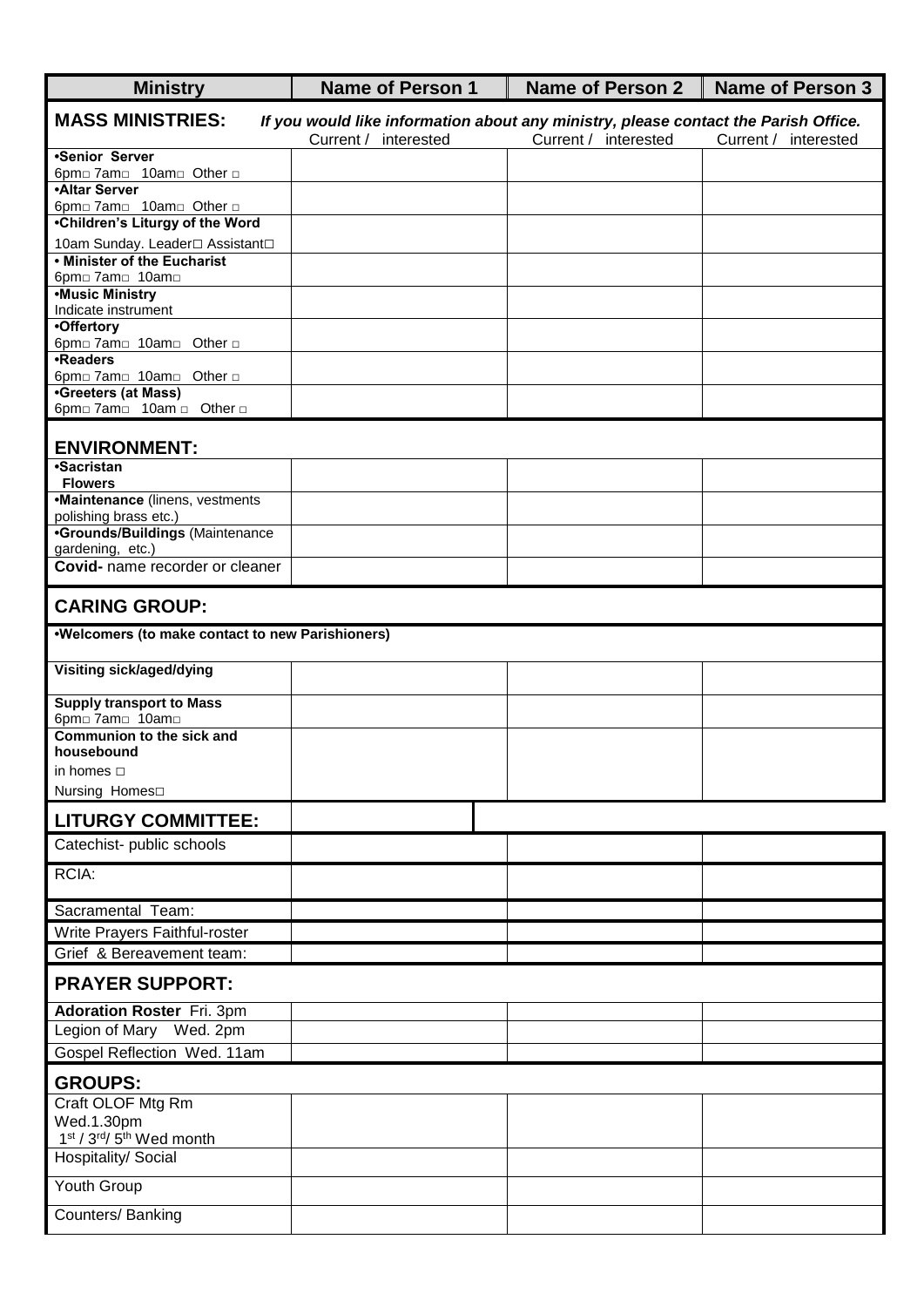### *ROSTERS WILL RE -COMMENCE AS COVID REGULATIONS ALLOW .* **Do you wish to withdraw from a ministry that you are currently involved with? If yes, which group?**

\_\_\_\_\_\_\_\_\_\_\_\_\_\_\_\_\_\_\_\_\_\_\_\_\_\_\_\_\_\_\_\_\_\_\_\_\_\_\_\_\_\_\_\_\_\_\_\_\_\_\_\_\_\_\_\_\_\_\_\_\_\_\_\_\_\_\_\_\_\_\_\_\_\_\_\_\_\_\_\_\_\_\_\_\_\_

| Are you a group co-ordinator? Indicate which group. This will assist us in getting a group list to you<br>as soon as possible.                                                                                   |                 |              |  |  |  |
|------------------------------------------------------------------------------------------------------------------------------------------------------------------------------------------------------------------|-----------------|--------------|--|--|--|
| Nol l<br>Would you mind having your name and phone number inserted on Parish rosters etc? Yes                                                                                                                    |                 |              |  |  |  |
| Do you have any expertise that you can offer the life of the Parish that is not covered in this form?                                                                                                            |                 |              |  |  |  |
| <b>PLANNED GIVING</b><br>Please tick your preferred method of giving, explanations given below.                                                                                                                  |                 |              |  |  |  |
|                                                                                                                                                                                                                  |                 |              |  |  |  |
| <b>Option 1: Direct Debit</b> $\Box$ (sheet attached to complete)<br>$\Box$ please have a ref. no from office<br><b>Option 2: EFT</b>                                                                            |                 |              |  |  |  |
| <b>Option 3: Envelopes</b>                                                                                                                                                                                       | Office Use Only |              |  |  |  |
|                                                                                                                                                                                                                  | Date Registered | Envelope No. |  |  |  |
| <b>Option 1: ENVELOPES</b>                                                                                                                                                                                       |                 |              |  |  |  |
| New Giver $\Box$ OR Existing Giver $\Box$                                                                                                                                                                        |                 |              |  |  |  |
| I will try to give the amount shown below as a regular and sacrificial offering during the coming financial year. Should circumstances<br>change, I understand that I am free to reduce or increase my donation. |                 |              |  |  |  |
| Weekly / f-night Donation \$_______________OR Quarterly/Monthly/Yearly (please circle) \$____________                                                                                                            |                 |              |  |  |  |
|                                                                                                                                                                                                                  |                 |              |  |  |  |
| <b>Option 2: EFT</b>                                                                                                                                                                                             |                 |              |  |  |  |

## **Goulburn Parish BANKING DETAILS for the 1ST (Clergy) & 2nd (parish) collections** *EFT details- which you set up in online banking-*

**1 st collection**- Central presbytery EFT- BSB 062 786 ACC 000029248 Ref: Glbn.+ (Surname) **2 nd collection**- Parish MQA BSB062 786 EFT- ACC 000014927 Ref: pg+ (env no or Surname) Please note that these numbers will not work at a branch.

### *DD \*Over the counter depositing at a bank branch*

|  |  |  | 1 <sup>st</sup> Collection-BSB: 062-902 Account Number: 00903419 Reference: 80091 + surname (is fine) |
|--|--|--|-------------------------------------------------------------------------------------------------------|
|  |  |  | 2 <sup>nd</sup> Collection-BSB: 062-902 Account Number: 00903419 Reference: 14927 + pg no + (surname) |

## **Option 3: DIRECT DEBIT FROM YOUR BANK ACCOUNT**

- If you currently contribute through direct debit facility and are happy with your current contribution you do not need to do anything.
- If you wish to commence planned giving dd contributions please fill in the form overleaf and *return to Parish Office*
- If you wish to change or cancel your existing direct debit arrangements please contact the Parish Office 62399863.